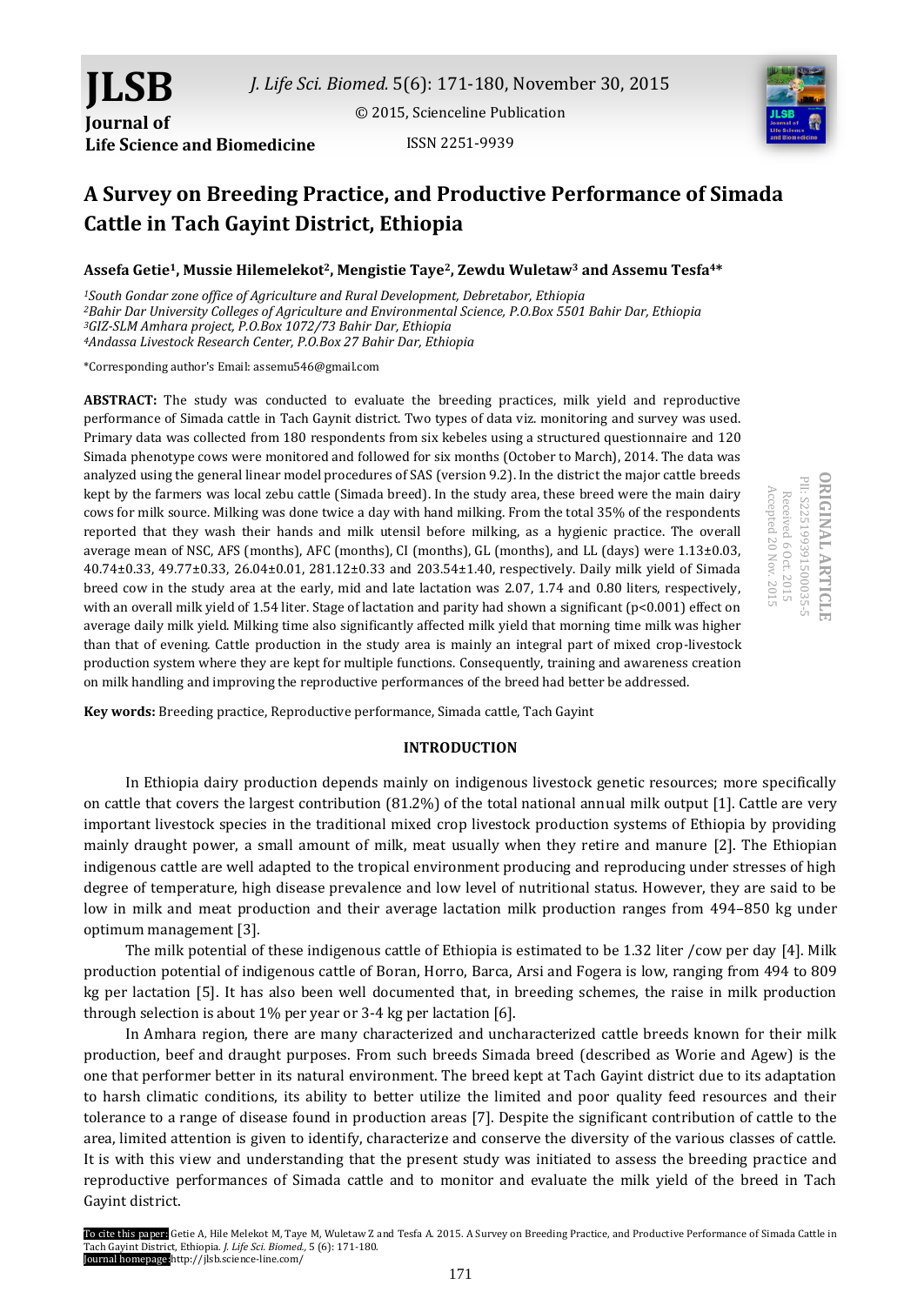# **MATERIALS AND METHODS**

# **Description of the study area**

The study was conducted in Tach Gayint district which is located in South Gondar Zone of Amhara Region. The district is located 200 km north east of Bahir Dar town, the regional capital. Tach Gayint district lies between 110 22' - 110 4' N Latitude and 280 19'\_ 280 43' E longitudes. It has an altitude range of 1500-2800 mals; mean minimum and maximum annual temperature ranges from 13oc to 27oc. The mean minimum and maximum annual rainfall ranges from 900 to 1000mm per annum. There are three agro-ecological zones in the district, namely warm low land "(kola)" that covers 23.5%, humid mid-high land "(Woina Dega)" which covers 63.5% and wet high land "(Dega)", which covers 13% [8]. The district has fifteen rural Kebeles' and one town, Arb Gebeya. The district is characterized by erratic rainfall pattern, with rainfall distributed over the growing season (mid-June to end-September). The main feed resource of the area is grazing land, crop aftermath and crop residue. The average household land holding size is 0.94 ha, with small parcel of land for grazing [9].



**Figure 1.** Map of the study district

# **Description of the Breed**

Cattle of the study area are described as Simada cattle breed. The distribution of the breed extends from the low land to the high land (1500-3200 m.a.s.l) area of Lay Gayint, Tach Gayint, Simada districts of South Gondar administrative zone. The breed is also known as "Worie" and "Agew" and is preferred by the community because

To cite this paper: Getie A, Hile Melekot M, Taye M, Wuletaw Z and Tesfa A. 2015. A Survey on Breeding Practice, and Productive Performance of Simada Cattle in Tach Gayint District, Ethiopia. *J. Life Sci. Biomed.,* 5 (6): 171-180. Journal homepage:http://jlsb.science-line.com/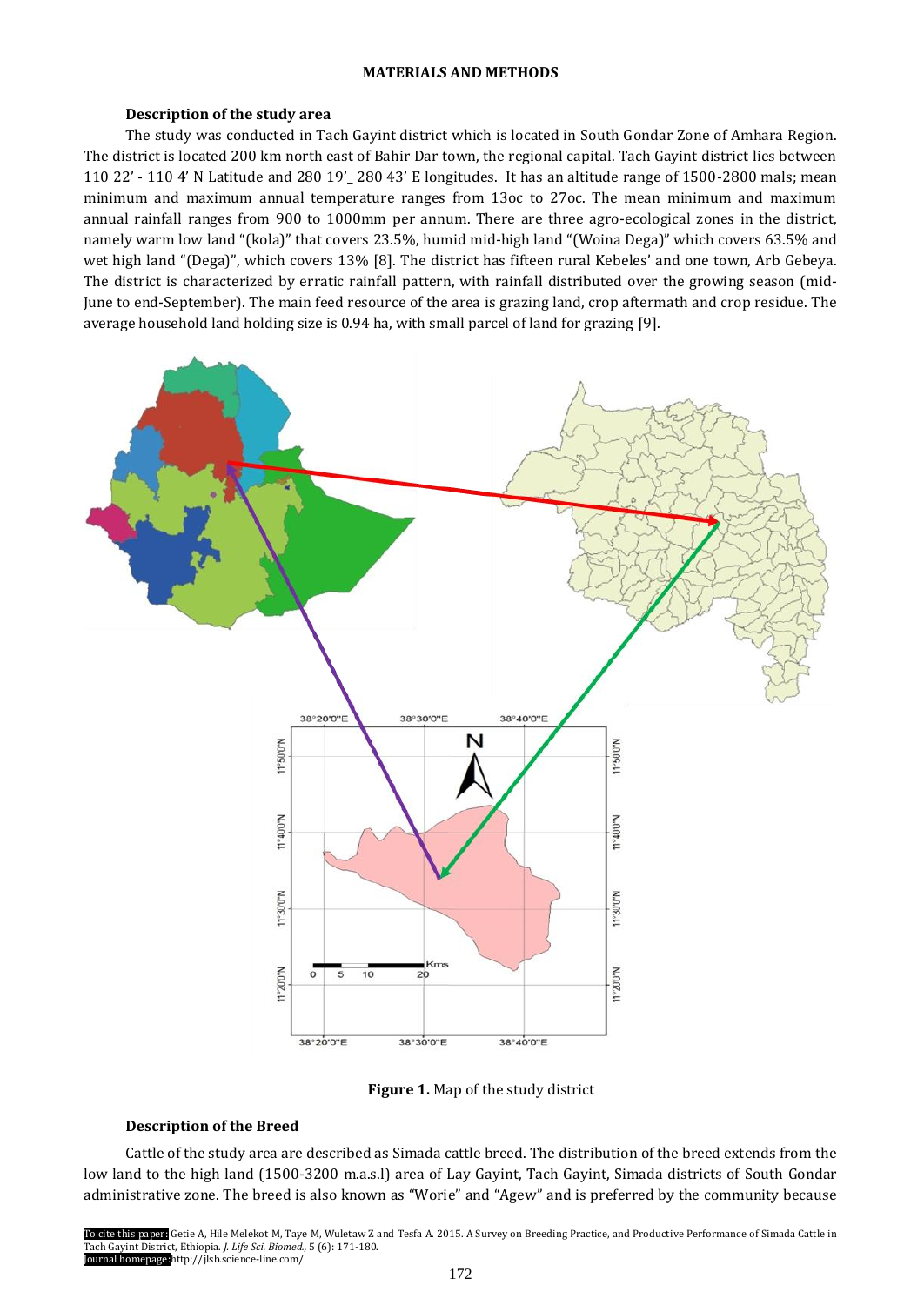of its relatively smaller body size and lower market price for buyers. It is also known to have a short calving interval and low space requirement. However; the breed does not tolerate the heavy fly burden and the swampy grazing land of the area [7]. Primary features of the breed are small body size; its color varies from black, black with white spot, and red, but other colors and combinations (red, roan, black-and-white) are common; smooth hair, small or absent naval flap, horns are short to moderate in length; hump is small to medium in size; they are mainly used for draught, and milk yield is quite low [10].



**Figure 2.** Description of Simada cattle breed

# **Method of sampling and data collection**

**Sampling and sample size:** The working district was selected purposively based on its potential for Simada cattle population and its distribution. A total of 6 rural 'kebeles' were selected two kebele from lowland (500-1500m.a.s.l), three kebele from midland (1500-2300 m.a.s.l), and one kebele from the highland (2300-3200 m.a.s.l); and from each kebele 30 households who owned indigenous and lactating cows and a total of 180 household were used for the survey. The selection criteria for the monitoring data were purposive based on infrastructure, agro-ecology, farmer willingness, lactation stage and parity of the cow.

**Data collection:** Both primary and secondary data were collected for the study. Secondary data was collected from zonal administrative and NGO's, the districts offices and 'kebele' office. Primary data was collected using semi-structured questionnaire, checklists and field observations. The questioner is pre-tested before administration and training was given for kebele development agents and enumerators to collect the data. The data collected by the survey includes milk production, reproduction performance, and general cattle husbandry practices of the area. A total of three focus group discussions with 15 members from elders, youths, female households and kebele administrators were implemented to understand the origin and distribution of the breed, production system and overall management practices implemented in the district.

Monitoring of milk yield of individual cows was held for six months (from October to March) by trained enumerators living within the community that complete secondary education. A total of 126 days per each cow was monitored for morning and evening milk. A total of 120 lactating cows were classified by stage of lactation (early = 1-2months; mid = 3-4 months and late = 5-6 months) and parity (parity 1, 2, 3 and 4). Due to small number, cows above parity 5 are included and considered as parity five. Hand milking was practiced to milk cows. Daily cow milk yield (morning and evening) was measured by using calibrated plastic Jogs/ measuring cylinder/ for a period of three weeks/month.

## **Data Management and Statistical analysis**

All data collected from the field were managed using MS-Excel (2007). And analysis was done by using the descriptive statistics of SPSS [11] software. The General Linear Model (GLM) procedure of SAS (12) was used to analyze the fixed effects on the economic traits used to be estimated. Agro-ecology (kola, woyena dega and dega), stage of lactation (early, mid and late lactation), parity of dam (parity 1, 2, 3, 4 and 5 (due to small number of animals at parity five, 8 animals were used) and age of the cow were used as fixed effect to estimate the milk yield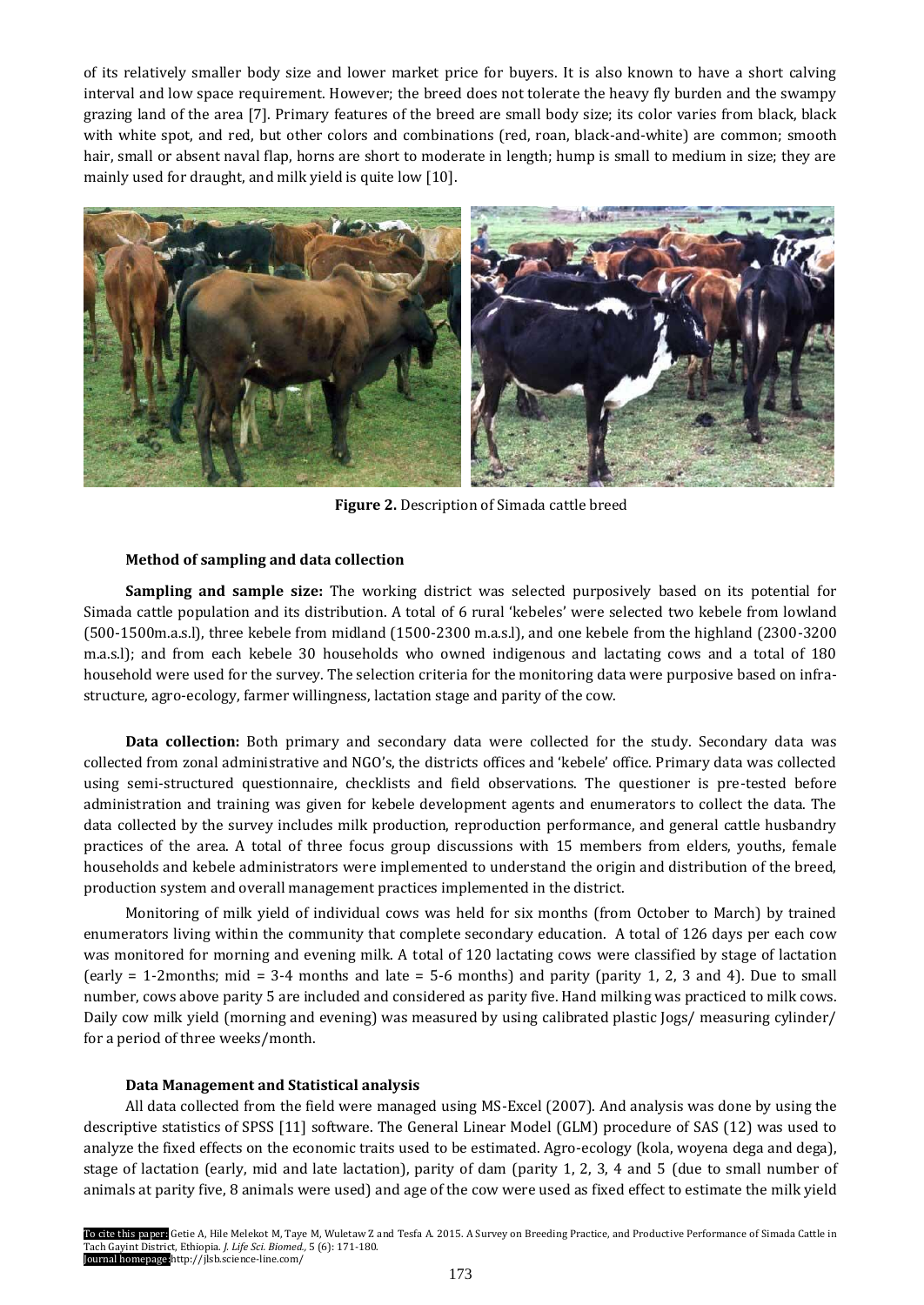related parameters and agro-ecology and parity for reproductive performance traits. Reproductive performance traits analyzed were Age at first Service (AFS), Age at first Calving (AFC), and Calving Interval (CI) and milk yield traits analyzed were Daily Milk Yield (DMY), Lactation Milk Yield (LMY) and Lactation Length (LL). Tukey's HSD was used to separate the means based on their significant difference. The following model was used to analyze the data.

# **Model for milk yield traits (DMY, LMY and LL)**

# **Yijklm = µ+Si+Pj+Zk+Al+eijklm**

Where Yijklm = mth record of ith stage of lactation, jth parity, kth agro-ecology and lth age of the cow  $\mu$  = the overall mean Si= the ith effect of stage of lactation (early, mid and late) Pj = the jth effect of Parity  $(1, 2, 3, 4$  and 5) Zk= the kth effect of agro-ecology (1, 2 and 3) Al= the lth effect of age of the cow eijklm = random error associated with each observation

# **RESULT AND DISCUSSION**

# **Breeding Objective**

As described by Zewdu [7] the production system of the study area is characterized by low input and high environment stress and little or no essential infrastructures. In the study area there is no performance or pedigree recording, due to lack of education on the importance and basics of record keeping. The involvement of the government and other stockholders like NGOs in genetic improvement of local indigenous cattle is very limited. The reason behind this might be due to lack of infrastructures such as AI service, lack of trained man power in the improvement program and other related problems.

The results of focus group discussion revealed that the major selection criteria for milking cows were based on long tail, large udder and teats and large body size, which allow to hold the fetus and produce more milk for the nourishment of the calve and to produce additional milk yield. Additionally, the farmers apply their indigenous knowledge in the selection and culling practices; they used criteria like low growth rate, long age of calving, low milk producer with low mothering ability and aggressive behaviors for culling practices.

| <b>Bull type</b>     | <b>Number of respondents</b> | <b>Percent respondent</b> |
|----------------------|------------------------------|---------------------------|
| Simada               | 168                          | 93.3                      |
| Cross                |                              | 2.8                       |
| Unknown              | 7                            | 3.9                       |
| Source of bull       |                              |                           |
| Own source           | 75                           | 41.7                      |
| Neighbors'           | 90                           | 50                        |
| Any one at the field | 15                           | 8.3                       |

**Table 1.** Bull preference for breeding practice in Tach Gayint district

According to the respondents, 97.2% of them used natural mating (93.3% by selected bulls and 3.9% by unselected bull) and 2.8% use cross breeding method using artificial insemination. Natural mating was done in two ways viz. uncontrolled mating and controlled/group mating. In the former system heat detection is carried out by the bull and mating is made at the field; however in the later heat detection is made by cow owners and mating is done separately by the selected bull and group mating by letting the cow to join the herd of selected bull.

Due to the small body size of the breed, natural mating with the local bull is effective way of mating over the artificial insemination. Artificial insemination at the district is done at one site alone to mate cross breed cows produced around the district town, Arbe gebeya, with five birr per insemination. The insemination service is in line with the result of Belete [13] in Fogera district. The major constraints in the dissemination of AI service at Lay Gayint district were indicated at Table 2, below.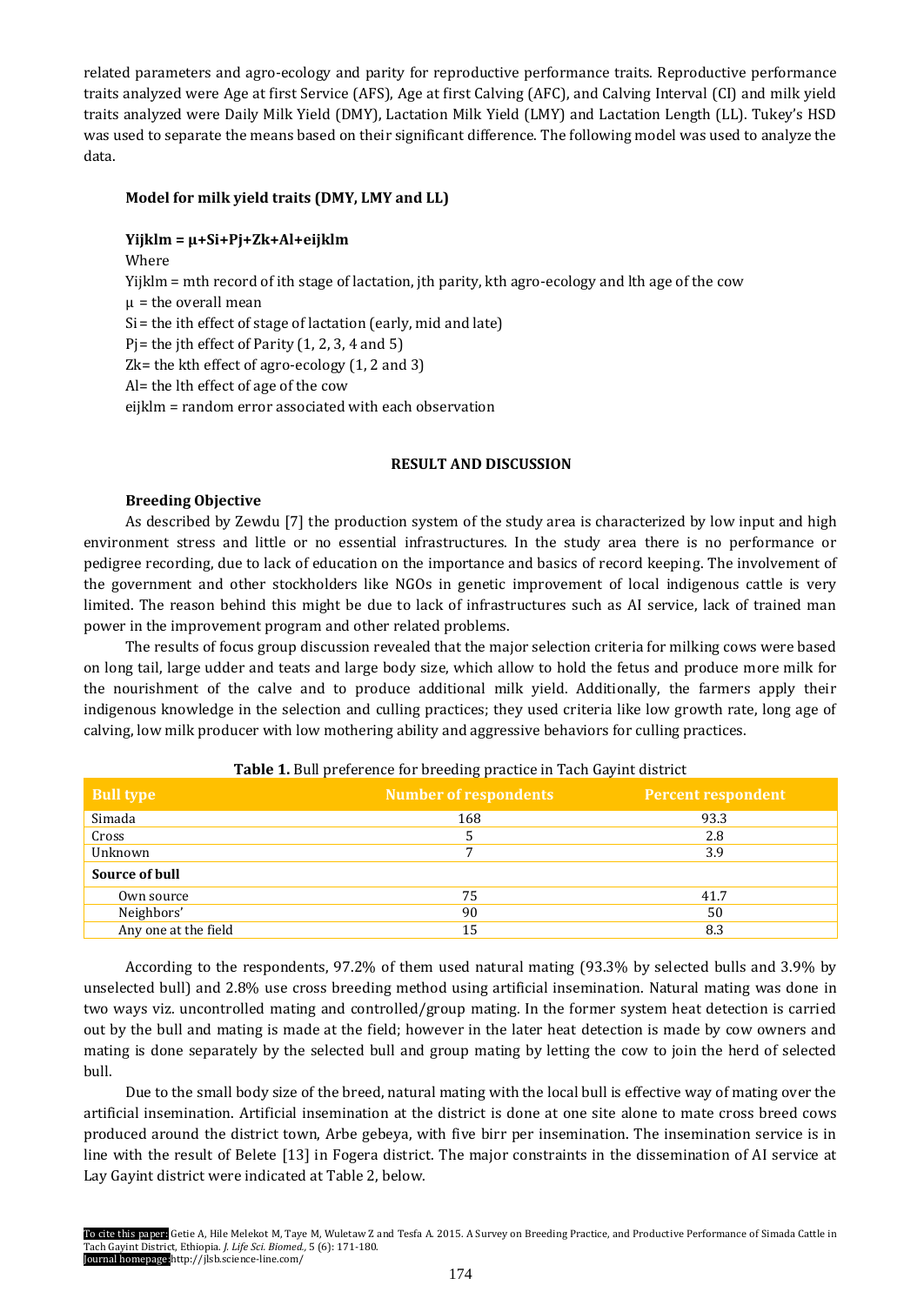| <b>Constraints</b>                   | <b>Number of respondents</b> | Percentage |
|--------------------------------------|------------------------------|------------|
| Lack of Knowledge                    | 30                           | 17.7       |
| Limited AI service                   | 79                           | 44.8       |
| Absence of interest for cross breeds | 66                           | 37.5       |
| Total                                | 175                          | 100        |

# **Table 2.**1 Major constraints of AI in Tach Gayint district

# **Reproductive Performance traits**

**Age at first service:** The average age at first service (AFS) of the study area was 40.74 months. The mean age at first service revealed in the study area is shorter than the mean of 42.48 months [20] in Bure district, 44±8 months (14) for Fogera heifer. The average effective age service of local bull in the study area is 44.4 months.

**Age at first calving (AFC):** First calving marks the beginning of a cow's productive life and influences both the productive and reproductive life of the female, directly through its effect on her lifetime calf crop and milk production and indirectly through its influence on the cost invested for upbringing [15, 16]. The average AFC of Simada cattle breed at Tach Gayint district was 49.8 months. This figure is smaller than the mean value of 53.75 months [17], 54.6±0.4 [14], 57.4 months for Bahir Dar and Mecha districts [18], 52.49±0.91 [19], 53.52 [20], 50.8±0.36 months (21) and 52.43±0.17 [22] for Metekel ranch and significantly higher than 32.8±0.9 months for Arsi [23], 47.6±0.77 months for Fogera [24], 43.77±4.2 months for local Zebu cows [25], 36.3±0.69 years [26] and 47.16±8.7 [27]. Reproductive performance of Simada cattle, especially age at first calving, is poor; this was probably due to poor management and breeding practice, low level of feeding, burden of diseases and parasite and problems in heat detection for timely mating. Similar reasons for prolonged age at first calving were reported by Haile-Mariam and Mekonnen [3], Addisu and Prabhakar [28], Getinet et al. [29].

**Calving Interval:** Extended calving interval is one of the major problems that reduce lifetime productivity of dairy herds [2]. However, calving interval is probably the best indicator of reproductive efficiency. The result of this study showed that the calving interval (CI) of Simada cattle was 26.04±0.01 months. Genetic factors, year and season of calving, nutrition and age of cow are known to have significant effects on calving interval [30]. Lower CI was reported by Mukassa-Mugrewa et al. [5] (25 months) for traditionally managed Ethiopian high land zebu cattle, 13.69 months [23], 18.6 months (14) for Fogera breed, 18.7 months [25], 16.01±0.49 months [19], 20.04 months for on farm performance of Fogera breed [31], 14 months for local cattle [32], 16.4 months for Ogaden cattle [29], 19.6 months [21], 19.4 months [22] for Fogera cattle at Metekel Fogera cattle conservation ranch, 23.16 months [26], 15.11 months and 14.4 months for Gondar and Mekelle local cows, respectively [33, 34]. This is difference might be due to poor management, environmental difference, difficulties in oestrous detection, and long days open.

Parity of the cow had a significant  $(p<0.001)$  effect on calving interval. The longest calving interval recorded was at the second parity and the lowest calving interval at the fourth parity. The reason for longer calving interval in younger cows might be due to high nutrient requirement for growth in addition to production and reproduction. The result is in line with the reported by Enyew et al. [23], Ababu et al. [35], Addisu and Hegde [28], Million et al. [25], Aynalem et al. [32], Getinet et al. [29] and Melaku et al. [21]. However, Haile-Mariam Mekonnen and Mekonnen [5] reported non-significant effect of parity on calving interval of cows

**Number of service per conception:** The average value for number of services per conception (NSC) for the study area was 1.13±0.03. This report is smaller than the mean value of 1.28±0.06 [21] reported in Fogera cattle at Metekel ranch, 1.54 ±0.69 [16] in North Gondar, 1.59 [20] in Bure district, 1.54 [14], 1.62 [36] for Fogera breeds at Andassa Livestock Research Center, and is higher than 1.11 reported for Barka by Haile-Mariam and Mekonnen [3]. The lower result for NSC might be because of matting was conducted at the field where bulls and cows graze together naturally.

# **Production traits**

**Gestation Length (GL):** The GL is the period between the date of fertile service and the date of calving. This period is almost invariable within individual in a breed or type. Gestation length, which is more or less constant, varying slightly due to breed, calf sex, litter size, dam age, year, and month of calving, and little can be done to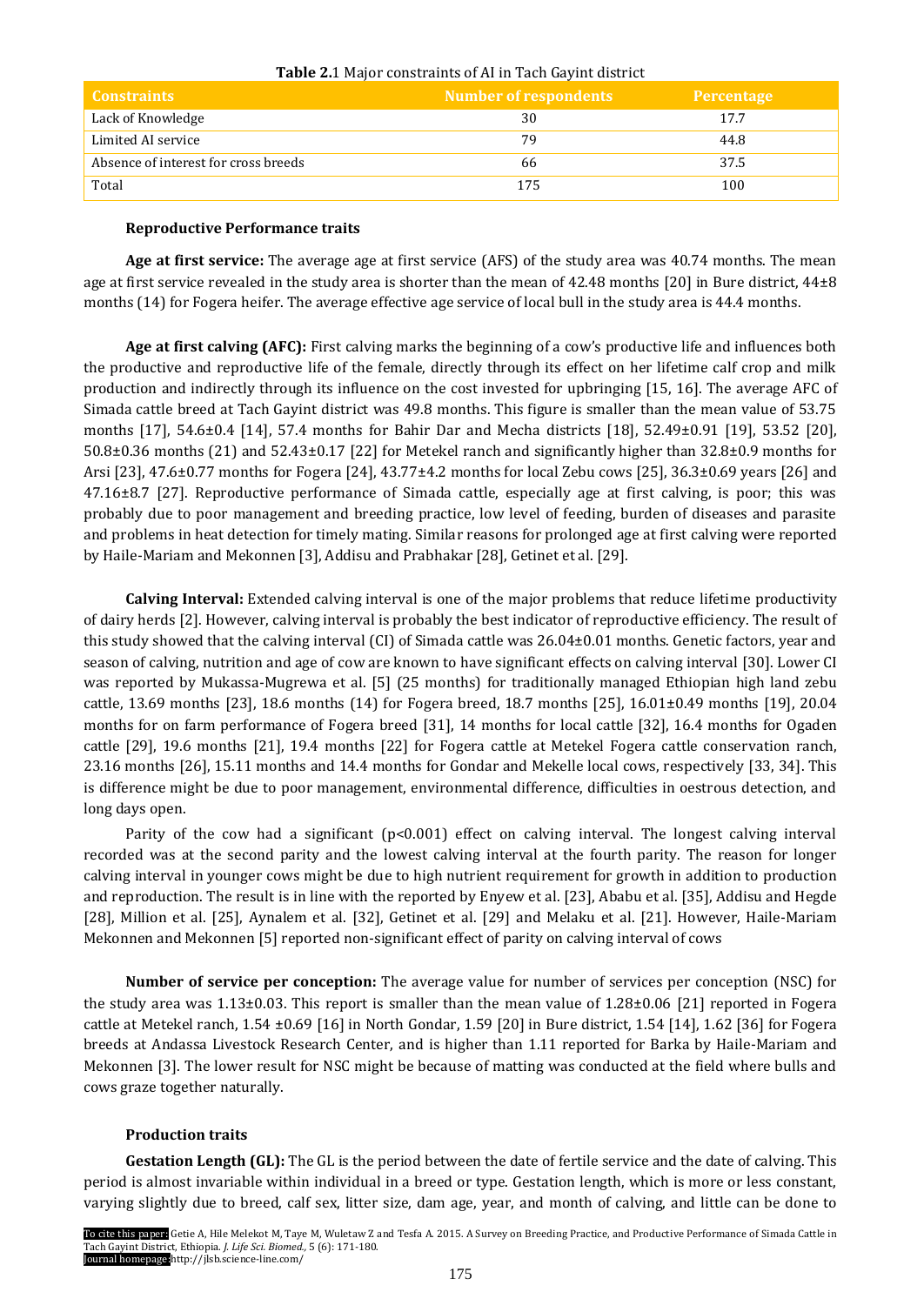significantly manipulate the gestation length [17, 24, 14 and 37]. The overall mean gestation length reported for this study was 281.12±0.33 days ranging from 265 to 292 days. This result is in comparison to the report of Azage et al. [38] for lowland local pure Zebu; however, the figure is higher than the finding of Enyew [39] reported for Arsi cattle, Haile-Mariam and Mekonnen [3] for Boran and Barka breeds. It is higher than 276.3±0.5 and 277.9±0.6 days estimated for Arsi and Zebu breed respectively [23] and comparable with 282.69±0.26 days [21] and 281.72± 0.14 days [22] for Fogera cattle at Metekel ranch.

**Lactation length and average milk yield:** According to the result, the overall average milk yield of Simada cattle was reported to be 1.25 liters with respective average early, mid and late lactation of 2.10, 1.13 and 0.53 liter whereas according to the monitoring data the overall average milk yield of the breed was 1.54 with respective early, mid and late lactation milk yield of 2.07, 1.74 and 0.80 liter. The difference in the overall milk yield between the monitoring and survey data was due to the nature of the respondents to respond the exact value of the yield and absence of data recording nature of the farmers. This result indicated the average daily milk yield of local cows was significantly lower than the average value of 4 liter reported by ILDP [40], 1.82 liter in Bure district [20] and comparable with average daily milk yield of local cows in the respective first and second lactations of 1.69 and 1.86 liter in North Gonder Zone [7], and 1.67±0.41liter [27]. The result of the present study was greater than the national average local cow milk yield per day of 1.32 liter [41]. As indicated from the focus group discussion, in general, the lower average daily milk yield per cow observed in this study might be due to shrinkage of grazing land due to traction and degradation that brings feed shortage, prevalence of disease, and poor genetic potential of the breeds for milk production by over standing of the harsh environment.

Lactation length (LL) is the time period through which a cow continues giving milk in one milking time. The overall average lactation length of Simada cattle at the study area was 203.54 days. This result was smaller than the average lactation length of local cows of 7.29 months at Meiso district [19] and 9.8 months in Bure district [20], 7.20±2.50 months in peri-urban area of Tigray region [26] and 9.13±2.63 months at Angolellantera district [27] and the lactation length of this result is higher than the national average, 6 months [4]. The low lactation length observed in this study, compared with other authors was lowered due to shortage of feed, poor management practices, small number of sample size, and difference in cattle production system followed in the district.

**Milk yield production in monitoring data:** The overall milk yield of the monitoring data was reported to be 1.54±0.002 liter (Table 3). Most of on-station findings on performance of indigenous cattle on milk and associated traits showed very low figures [35]. The milk production was significantly (P< 0.001) affected by parity of the cow, and milk yield is higher in the advancement of parity, which might be due to the improvement of udder physiology and advancement of mammary glands to produce more milk. Similarly, stage of lactation had a significant effect on morning, evening and total milk yield [Table 3] and the milk production has decreased with the advancement of lactation stage. This is controversial on the natural lactation stage curve that indicates the higher milk yield is at mid lactation; which might be due to special feeding system adopted by farmers for the first two months both for calf growth and additional milk production for human consumption. This result was comparable with average amount of cow milk yield/ head/day at first, second, third and overall mean value of 1.37±0.02 liter, 1.86±0.03 liter, 0.49±0.01 liter and 1.24 liter, respectively for local cows in Meiso district for [19], and is lower than 2.0, 1.12 and 0.6 liter for early, mid and late stage of lactation [42]. The overall result is also lower compared with the maximum partial daily milk yield of Fogera cattle breed at Andassa livestock research center, which was reported to be 2.14kg [43] and with a maximum milk yield of 2.79 liter for on-farm (Fogera district) level of Fogera cattle breed [31]. Notably, the lower result for milk yield of Simada cattle might be due to unfavorable environmental condition of climate, low standards of animal husbandry and prevalence of parasite and disease.

Agro-ecology is also had a significant effect on milk yield; mid land kebele (agro ecology) has better milk yield than the low land and the highland kebeles, which might be due to presence of optional grazing land and presence of additional feed staff from crop residue and crop aftermath.

Milk production for the monitoring data indicated that as age of the cow increases, there is also a considerable increment in daily milk yield up to 10 years of the cow age (Figure 3), which might be due to the maturity of physiological status of the mammary gland; and it becomes decline after 10 years of age, which might be attributed to the lowering of the cow efficiency in digestion, and lowering in the physiology of the cow in the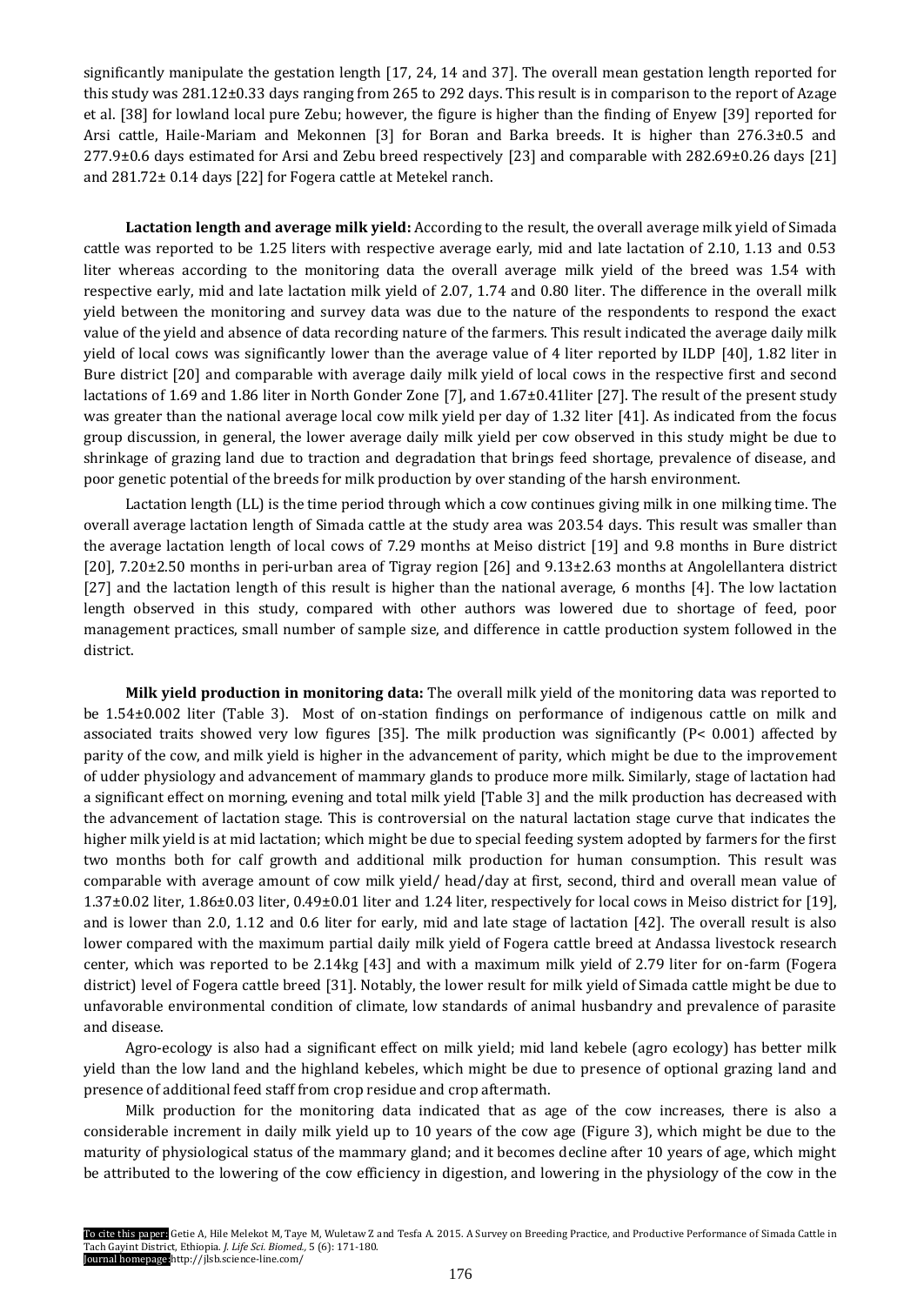advancement of age. This result is also comparable with the findings of [19, 16, 44 and 45] those reported that the milk yield of the cow decreases with the advancement of age.

| <b>Variable</b>           | N  | <b>MMY</b> (Mean $\pm$ SE) | <b>EMY</b> (Mean ± SE) | TMY (Mean ± SE)     |
|---------------------------|----|----------------------------|------------------------|---------------------|
| Overall Mean              |    | $0.92 \pm 0.002$           | $0.62 \pm 0.002$       | $1.54 \pm 0.002$    |
| <b>Stage of lactation</b> |    | $**$                       | ***                    | ***                 |
| Early                     | 40 | $1.18 \pm 0.003a$          | $0.90 \pm 0.003a$      | $2.07 \pm 0.006a$   |
| Mid                       | 40 | $1.01 \pm 0.003 b$         | $0.73 \pm 0.003 b$     | $1.75 \pm 0.006 b$  |
| Late                      | 40 | $0.56 \pm 0.002c$          | $0.24 \pm 0.002c$      | $0.80 \pm 0.005c$   |
| <b>Parity</b>             |    | $**$                       | $\ast$                 | ***                 |
| 1                         | 30 | $0.81 \pm 0.005c$          | $0.55 \pm 0.005c$      | $1.35 \pm 0.010c$   |
| $\overline{2}$            | 30 | $0.91 \pm 0.005c$          | $0.63 \pm 0.006c$      | $1.54 \pm 0.011c$   |
| 3                         | 28 | $0.99 \pm 0.005 b$         | $0.66 \pm 0.006$ bc    | $1.65 \pm 0.011$ bc |
| 4                         | 24 | $0.97 \pm 0.006$ bc        | $0.67 \pm 0.006 b$     | $1.63 \pm 0.012 b$  |
| 5                         | 8  | $1.15 \pm 0.006a$          | $0.77 \pm 0.003a$      | 1.92±0.058a         |
| Agro-ecology              |    | ***                        | ***                    | ***                 |
| High land                 | 40 | $0.93 \pm 0.007 b$         | $0.66 \pm 0.007 b$     | $1.59 \pm 0.013 b$  |
| Low land                  | 60 | $0.85 \pm 0.005c$          | $0.52 \pm 0.005c$      | $1.40\pm0.009c$     |
| Mid land                  | 20 | $0.95 \pm 0.004a$          | $0.68 \pm 0.004a$      | $1.63 \pm 0.008a$   |

| Table 3. Milk yield of Simada cattle at Tach Gayint district (Monitoring data) |  |  |  |  |
|--------------------------------------------------------------------------------|--|--|--|--|
|--------------------------------------------------------------------------------|--|--|--|--|

N= number of observation; \*\*\*P<0.001; \*\*P<0.01; \*P<0.05. Means with the same letter are not significantly different; MMY = Morning milk yield, EMM = Evening milk yield and TMY = Total milk yield and SE = Standard error



**Figure 3.** Milk yields of Simada cattle breed across age

# **CONCLUSION AND RECOMMENDATION**

Milk production of the study area with Simada cattle breed is a subsidiary activity to support the income from crop production. The milk is used mainly for the calf nourishment and for feeding of children in the household; the small amount of milk left is collected for a week and processed to butter for selling. The reproductive performance observed in this study is lower compared with other breeds of the country, which is mainly due to absence of record, poor management practice (absence of supplementation, strategic vaccination and health follow up). Hand milking is the sole milking method in the study district; and during dry season, milking is done once a day and considerable milk is left for the calf. Indigenous knowledge was implemented to improve flavor, taste and quality and minimize spoilage of milk through smoking of the milk and milk utensils with different herbs and plants. To improve the production and productivity of the breed and the livelihood of the farmers keeping the breed, the following points are recommended.

 Awareness should be created among smallholder farmers about the importance of better management in terms of feeding, housing and breeding for improvement of cattle production and productivity.

 Genetic improvement of the breeds through controlled and strategic breeding should better be done to have additional milk yield for income generation.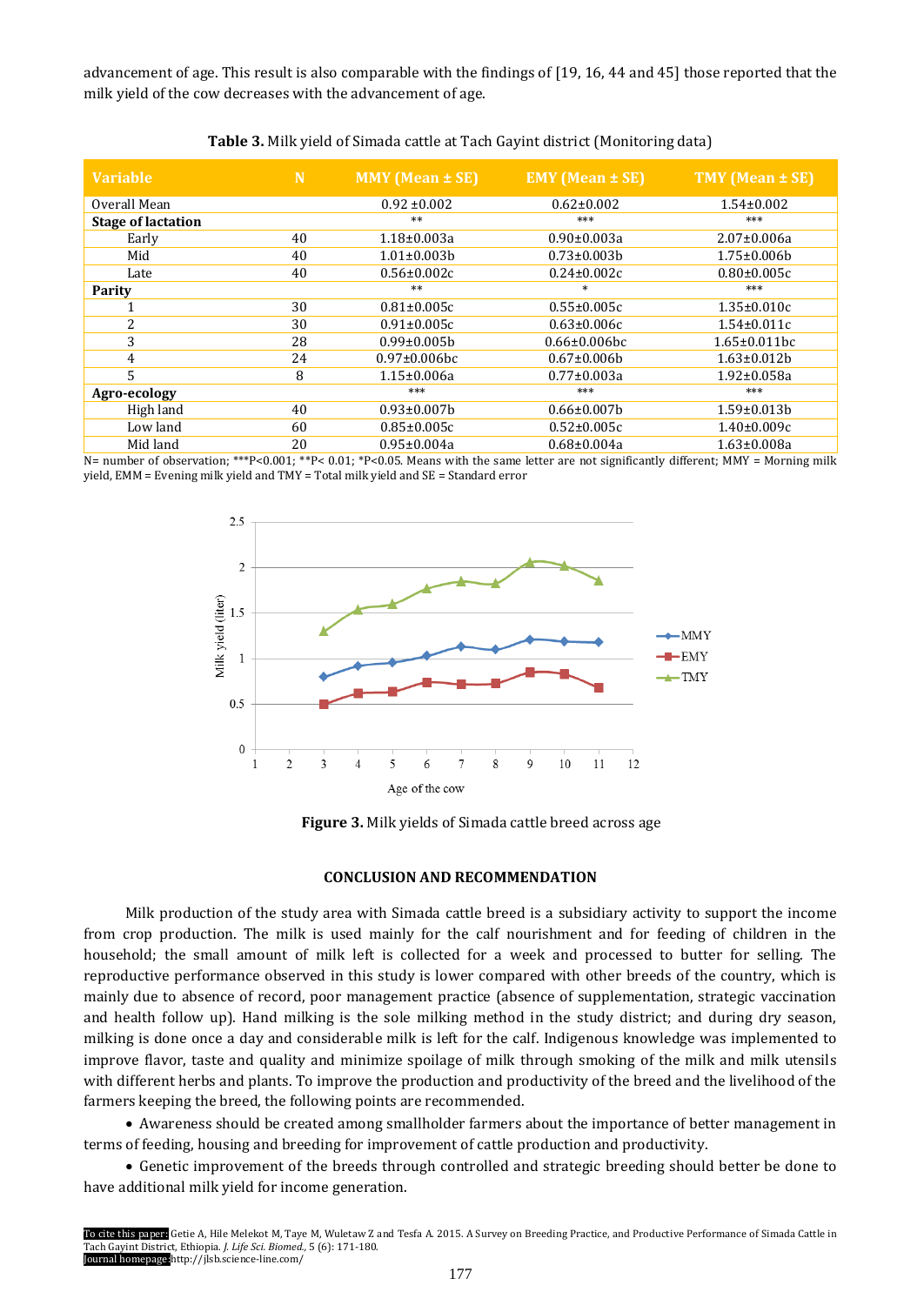Further studies should be carried out to identify the indigenous cattle population and general characteristics of the production system of the breed to design conservation and improvement strategy.

# **REFERENCE**

- 1. CSA. 2009. Agricultural sample survey 2007/2008 (2000 E.C). Vol. II. Report on livestock and livestock characteristics. Statistical Bulletin. Addis Ababa, Ethiopia: CSA.
- 2. Belay D, Azage T and Hegde B P. 2012. Smallholder Livestock Production System in Dandi District, Oromia Regional State, Central Ethiopia. College of Agriculture and Veterinary Medicine, Jimma University, P.O. Box: 307.
- 3. Haile-Mariam M and Mekonnen G. 1996. Reproductive performance of Zebu, Friesian and Friesian-Zebu crosses. Tropical Agriculture 72 (3): 142–147.
- 4. CSA. 2013. The National Agricultural Statistics Service (NASS), Agricultural Statistics Board, United States Department of Agriculture (USDA).
- 5. Mukassa M. 1989. A review of reproductive performance of Bos indicus cattle. ILCA Monograph No. 6, Addis Ababa, Ethiopia.
- 6. Zelalem Y and Inger, 2000. Milk Production, Processing, Marketing and the Role of Milk and Milk Products on the Small holder Farm's income in the Central Highlands of Ethiopia, Pastoralism and Agropastoralism, Which way foreword? Proceeding of the 8th Annual Conference of ESAP, 24-26 August, Addis Ababa, Ethiopia.
- 7. Zewdu W. 2004. Indigenous cattle genetic resource, their husbandry practices and breeding objectives in northwestern Ethiopia. MSc Thesis. Alemaya University, Ethiopia.
- 8. CSA. 2007. Federal Democratic Republic of Ethiopia, Agricultural sample survey, Reports on livestock and livestock holding characteristics. Statistical Bulletin No.388, Addis Ababa Ethiopia. (2): 12-16.
- 9. Tach Gayint District office of Agriculture (WOA) 2014. Tach Gayint woreda office of Agriculture and Rural development Annual report.
- 10. Rege J E O and Tawah C L. 1999. The state of African cattle genetic resources II. Geographical distribution, characteristics and uses of present-day breeds and strains. Animal Genetic Resources Information 26: 1-25.
- 11. SPSS (Statistical Package for Social Sciences). SPSS version 20, 2011. Application guide, SPSS Inc.
- 12. SAS (9.2 version) 2007. SAS Users' guide, Statistical Analysis System (SAS) Institute, Inc, Cary, NC.
- 13. Belete A, Azage T, Fekadu B and Berhanu G. 2010. Characterization of cattle milk and meat production and marketing system and opportunities for market-orientation in Fogera district, Amhara Region, Ethiopia. IPMS Working Paper No. 19. Nairobi: ILRI.
- 14. Giday Y. 2001. Assessment of calf crop productivity and total herd life of Fogera cows at Andassa ranch in North -western Ethiopia. MSc Thesis, Alemaya University, Alemaya, Ethiopia.
- 15. Azage T, Aynalem H, Workneh A, Noah K, and Tadelle D. 2011. Breeding strategy to improve Ethiopian Boran cattle for meat and milk Improving Productivity and Market Success of Ethiopian Farmers project (IPMS)– International Livestock Research Institute (ILRI), Addis Ababa, Ethiopia.
- 16. Tewodros B. 2008. Assessment of Productive and Reproductive Performance of Indigenous and Crossbred Cattle under Smallholder Management System in North Gondar, Amhara Region
- 17. Asheber S. 1992. Evaluation of reproductive performance and pre weaning growth performance of Fogera cattle and their F1 crosses at Andassa cattle breeding Ranch. MSc. thesis, Alemaya University of Agriculture, Dire Dawa, Ethiopia. pp47
- 18. Asaminew T. 2007. Production, handling, traditional processing practices and quality of milk in Bahir Dar milk shed Area, Ethiopia. M.Sc. Thesis. Alemaya University, Ethiopia.
- 19. Kedija H. 2007. Characterization of milk production system and opportunity for market orientation: A Case Study of Mieso District, Oromia Region, Ethiopia. MSc. thesis. Haramaya University, Ethiopia.Mekonnen Haile-Mariam and Goshu Mekonnen, 1996. Reproductive performance of zebu, Friesian and Friesian-Zebu crosses. Tropical Agriculture 72(3).
- 20. Adebabay K. 2009. Characterization of Dairy Production Systems, Marketing and On- Farm Evaluation of the Effect of Feed Supplementation on Milk Yield and Composition at Bure district, Ethiopia. MSc. thesis Bahir Dar University. Bahir Dar, Ethiopia.
- 21. Melaku M, Zeleke M, Getinet M, Mengistie T. 2011. Reproductive performances of Fogera cattle at Metekel cattle breeding and multiplication ranch, North West Ethiopia, Online J.Anim. Feed Res., 1(3): 99-106. Journal homepage: [http://www.ojafr.ir](http://www.ojafr.ir/)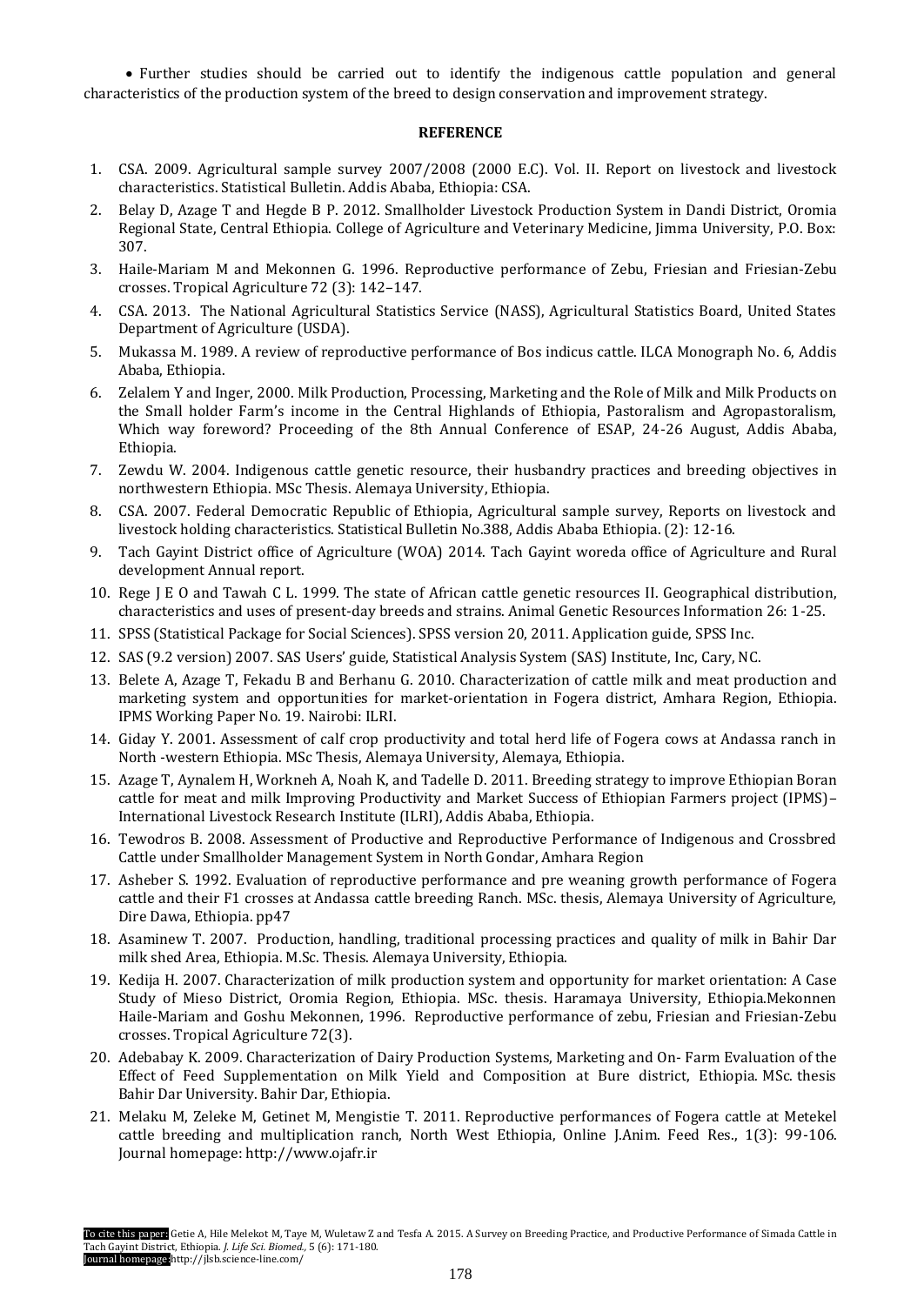- 22. Almaz B. 2012. Genetic parameter estimation of growth and reproduction traits of Fogera cattle at Metekel ranch, Amhara region, Ethiopia. MSc thesis submmited to Bahir Dar University college of Agriculture and Environmental science, Bahir Dar, Ethiopia.
- 23. Enyew N, Brannang E, Kebede B and Rottmann O J. 1998. Reproductive performance of dairy cattle at Asella livestock farm, Arsi, Ethiopia. I: Indigenous cows versus their F1 crosses. J. Anim. Breed. Genet. 115, 267- 280.
- 24. Addisu B. 1999. Evaluation of reproductive and growth performance of Fogera cattle and their F1-Friesian cross at Metekel Ranch, Ethiopia. MSc Thesis Alemaya University, Alemaya, Ethiopia.
- 25. Million T, Thiengtham J, Pinyopummin A and Prasanpanich S. 2010. Productive and reproductive performance of Holstein Friesian dairy cows in Ethiopia. [http://www.lrrd.org/lrrd22/2/tade22034.htm.](http://www.lrrd.org/lrrd22/2/tade22034.htm)
- 26. Gebrekidan T, Zeleke M and Gangwar S K. 2012. Reproductive and productive performance of dairy cattle in central zone of Tigray, northern Ethiopia. International Journal homepage. [www.scienceandnature.org.](http://www.scienceandnature.org/)
- 27. Mulugeta A and Belayeneh A. 2013. Reproductive and lactation performances of dairy cows in Chacha Town and nearby selected kebeles, North Shoa Zone, Amhara Region, Ethiopia, World Journal of Agricultural Sciences Vol. 1(1), pp. 008-017.
- 28. Addisu B and Prabhakar H. 2003. Reproductive and growth performance of Fogera cattle and their F1 Friesian and crosses at Metekel ranch, Ethiopia. In: ESAP, 2003. Challenges and Opportunities of livestock marketing in Ethiopia. Proceedings 10th annual conference of the Ethiopian Society of Animal Production held in Addis Ababa, Ethiopia, August 22-24.ESAP, Addis Ababa pp 111-117.
- 29. Getinet M, Workneh A and Hegde P B. 2009. Growth and Reproductive performance of Ogaden cattle at Haramaya University, Ethiopia.
- 30. Assemu T. 2015. Estimation of Genetic and Non-genetic parameter for growth and reproductive performance traits and designing conservation strategies for Fogera cattle Breed. MSc. Thesis, Bahir Dar university, Bahir Dar, Ethiopia. Pp 100.
- 31. Addisu B, Getinet M and Tezera M. 2007. On-farm evaluation of management practices and productivity of Fogera cattle in Northwest Ethiopia. Proceedings of the 2nd annual regional conference on completed livestock research activities, Amhara Regional Agricultural Research Institute (ARARI), Bahir Dar, Ethiopia.
- 32. Aynalem H, Joshi B K, Workneh A, Azage T and Singh A. 2009. Genetic evaluation of Boran cattle and their crosses with Holstein Friesian in central Ethiopia: reproduction traits. Journal of Agricultural Science. 147:81–89.
- 33. Niraj K, Alemayehu E, Berihu G and Endale B. 2014a. Reproductive performance of indigenous and HF crossbred dairy cows in Gondar, Ethiopia. IOSR Journal of Agriculture and Veterinary Science (IOSR-JAVS) e-ISSN: 2319-2380, p-ISSN: 2319-2372.Volume 7, Issue 1 Ver. V .PP 56-61 [www.iosrjournals.org.](http://www.iosrjournals.org/)
- 34. Niraj K, Kbrom T and Abraha B. 2014b. Reproductive performance of dairy cows under farmer's management in and around Mekelle, Ethiopia, College of Veterinary Medicine, Mekelle University.
- 35. Ababu D, Workneh A, Hedge P B and Zerihun T. 2006. Performance of the Abernossa ranch in the production of Ethiopian Boran x Holstein crossbred.
- 36. Gebeyehu G, Asmare A and Asseged B. 2005. Reproductive performances of Fogera cattle and their Friesian crosses in Andassa ranch, Northwestern Ethiopia.<http://www.lrrd.org/lrrd17/12/gosh17131.htm>
- 37. Fikrie L, Merga B, Gustafsson H and Kindahl H. 2007. Longitudinal observation on reproductive and lactation performances of smallholder crossbred dairy cattle in Fitche, Oromia region, central Ethiopia, Tropical Animal Health and Production 39:395-403.
- 38. Azage T. 1989. Reproductive development and function in Zebu and crossbred cattle in Ethiopia. PhD thesis, Graduate School of Tropical Veterinary Sciences, James Cook University, Queensland, Australia. 327 pp.
- 39. Enyew N. 1992. Reproductive performance of local and crossbred dairy cattle at the Asella livestock farm. MSc Thesis, Alemaya University. Alemaya, Ethiopia. 58p.
- 40. ILDP (Integrated Livestock Development Project), 2004. Study report on dairy marketing and mini-dairy in Gonder (Draft Report), North Gonder. 35p.
- 41. CSA. 2013. Agricultural sample survey; livestock and livestock characteristics (private peasant holdings), Ethiopia.
- 42. Asaminew T and Eyasu S. 2009. Journal of Dairy & Food Sciences, Smallholder Dairy Production System and Emergence of Dairy Cooperatives in Bahir Dar Zuria and Mecha districts, Northwestern Ethiopia. Department of Animal Sciences, Haramaya University ISSN 1817-308X.
- 43. Addisu B, Adebabay K, Bewuket S, Solomon G and Tewodros B. 2010. Conservation-Based Breeding Program for Fogera Cattle. Working Document. Amhara Regional Agricultural Research Institute Andassa Livestock Research Center.